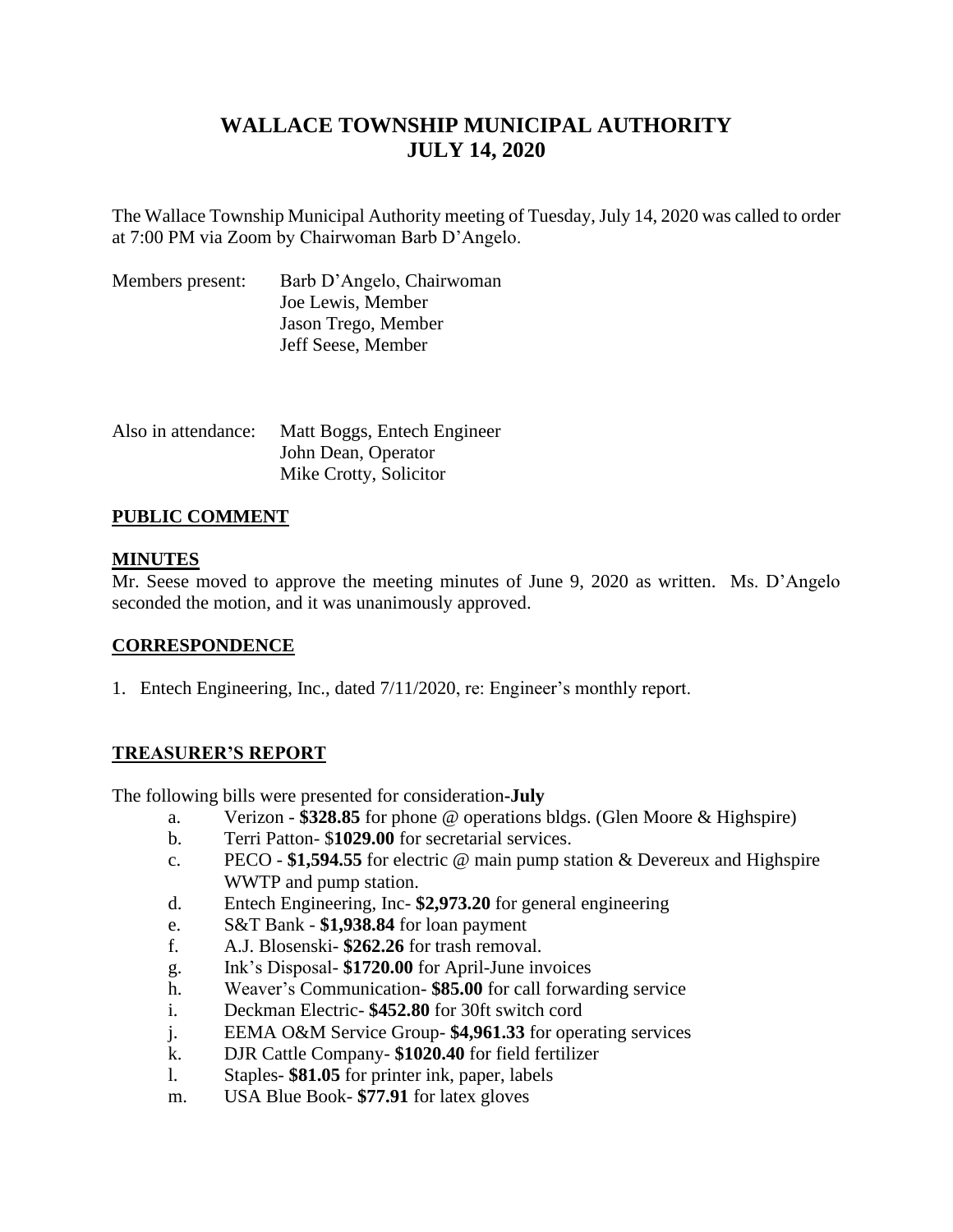- n. Hide Tide Technologies- **\$240.00** for annual communication renewal
- o. Constellation**-\$24.69** for electric at Highspire
- p. Commonwealth of PA- **\$130.00** for annual service fee
- q. Wrigley's Office Supply- **\$61.45** for invoice paper

## **TOTAL: \$19,486.14**

Ms. D'Angelo moved to approve invoices "a" through "q" above for the month of July, as presented. Mr. Seese seconded the motion, and it was unanimously approved.

## **FINANCIAL STATEMENTS**-

Balance Sheet, Budget vs Actual Glenmoore & Highspire and Profit & Loss.

Mr. Trego moved to approve the financial statements above for the month of July, as presented. Mr. Seese seconded the motion, and it was unanimously approved.

## **OPERATORS REPORT**

#### Glenmoore WWTP

## **Operations:**

The June effluent discharge was greater than the influent flow. The ring from the lagoon was pulled.

The runoff report was completed. Algae was treated at the lagoons. Increased spray head operation in zones 2 & 3.

## **Maintenance:**

Additional spray heads were ordered from Rainflo 100' power cord was installed to mixer #4 Replaced all damaged and split check valves on all zones in spray field

Brandywine Hill is not maintaining the pump station grounds around the building. A letter is being prepared by Mr. Crotty.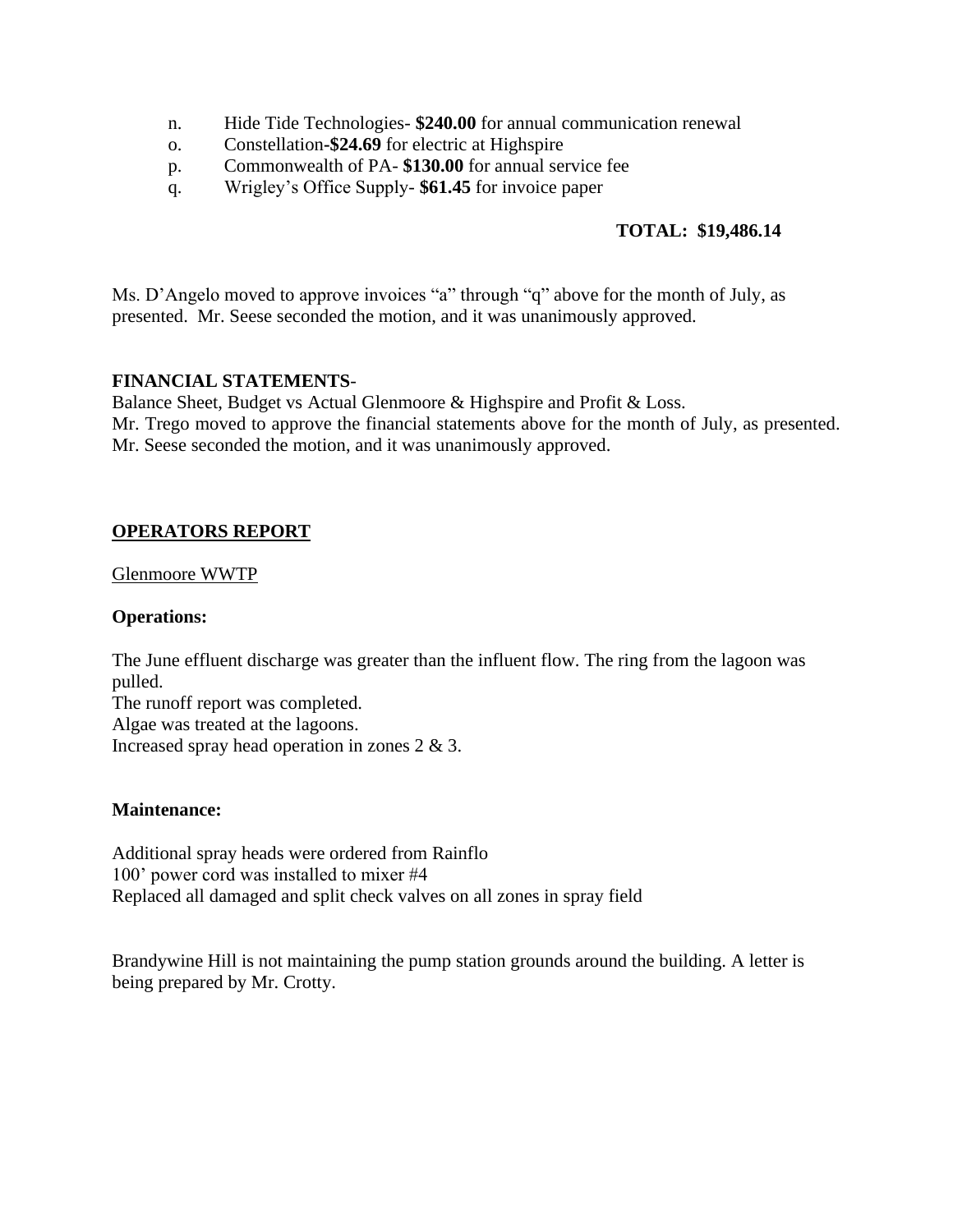## Highspire WWTP

## **Operations:**

Anthracite media was added to sand filter #2 Cleaning and baby wipes continue to clog the fine screen auger *A letter was sent to the residents at Highspire regarding increase in flushable wipes*

## **Maintenance:**

Design work begun to build  $2<sup>nd</sup>$  mixer The mud-well off float was replaced The fine screen had to be de-raged 3 times in June

\*\*Monthly maintenance requests Anoxic mixer #2 Railing around tanks

*Dumpster service was changed to once a month pickup* 

## **ENGINEER'S REPORT**

## E-1 Grinder Pump Replacement-

There were no grinder pump retrofits completed in June, however there is one needed for 5 Ashlea Drive. The request has been given to Site Specific and they are coordinating the retrofit with EEMA.

*Ms. D'Angelo moved to purchase 3 grinder pumps from Site Specific totaling \$9,297. Mr. Trego seconded the motion, and it was unanimously approved.* 

## Glenmoore WWTP-

The Glenmoore WWTP, including lagoon level and spray fields continues to improve. No further pump and haul since February. Please note that since April, residents of Ashlea have recorded conditions regarding stormwater around the spray fields and behind homes that are adjacent to the treatment plant. In addition, EEMA has been recording site conditions daily. DEP has also been in contact and we have notified DEP that EEMA finished gathering information and data which they used to prepare a Report which was submitted to DEP. Following the report submission, a conference call between DEP, Entech, EEMA, the Authority and the Authority solicitor took place on July 8<sup>th</sup>.

*Matt Boggs will forward the letter to Ashlea HOA*

## Sanitary Sewer Expansion-

During the Authority meeting held in March, Entech received a copy of the Act 537 Component 3 Planning Module for the Brandolini Development. Entech provided comments to the Township Engineer in April. Please note that sewer planning is performed at the municipal level. Please note that the planning module anticipates grinder pumps for the development and is assuming the grinder pumps will be owned and maintained by the homeowner. *No update.*